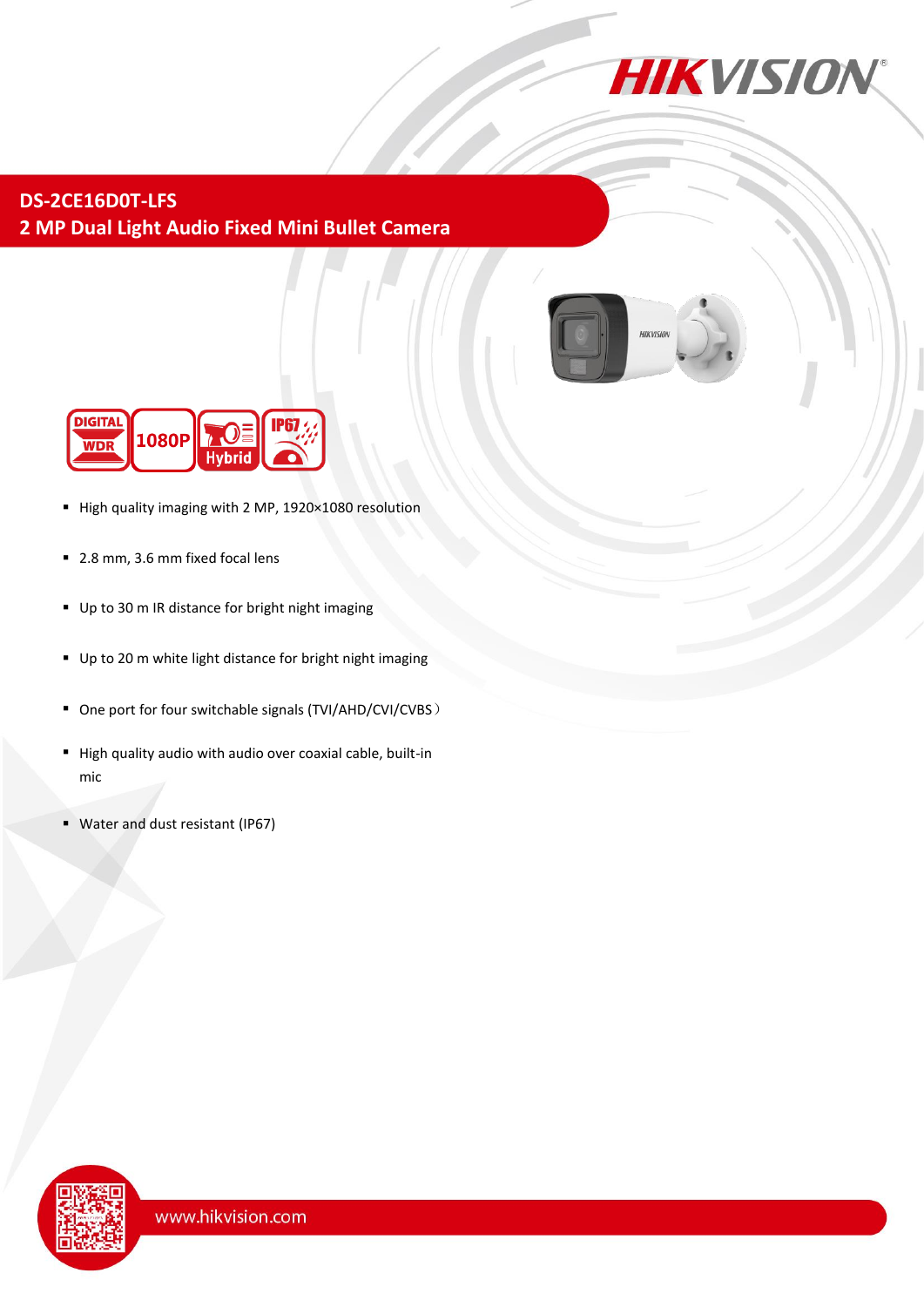

## **Specification**

| Camera                     |                                                                                   |
|----------------------------|-----------------------------------------------------------------------------------|
| Image Sensor               | 2 MP CMOS                                                                         |
| Max. Resolution            | 1920 (H) × 1080 (V)                                                               |
| Min. Illumination          | 0.01 Lux @ (F1.2, AGC ON), 0 Lux with IR                                          |
| <b>Shutter Time</b>        | PAL: 1/25 s to 1/50, 000 s; NTSC: 1/30 s to 1/50, 000 s                           |
| Day & Night                | <b>ICR</b>                                                                        |
| Angle Adjustment           | Pan: 0 to 360°, Tilt: 0 to 180°, Rotation: 0 to 360°                              |
| Signal System              | PAL/NTSC                                                                          |
| Lens                       |                                                                                   |
| Lens Type                  | 2.8 mm, 3.6 mm fixed focal lens                                                   |
| Focal Length & FOV         | 2.8 mm, horizontal FOV: 101°, vertical FOV: 56°, diagonal FOV: 118°               |
|                            | 3.6 mm, horizontal FOV: 78°, vertical FOV: 42°, diagonal FOV: 92°                 |
| Lens Mount                 | M12                                                                               |
| Illuminator                |                                                                                   |
| Supplement Light Type      | White Light, IR                                                                   |
| Supplement Light Range     | IR: Up to 30 m                                                                    |
|                            | White Light : Up to 20 m                                                          |
| Image                      |                                                                                   |
| <b>Image Settings</b>      | Brightness, Sharpness, Smart IR                                                   |
| <b>Frame Rate</b>          | TVI: 1080P @ 30 fps, 1080P @ 25 fps                                               |
|                            | AHD: 1080P @ 30 fps, 1080P @ 25 fps                                               |
|                            | CVI: 1080P @ 30 fps, 1080P @ 25 fps                                               |
|                            | <b>CVBS: PAL/NTSC</b>                                                             |
| Day/Night Mode             | IR/White Light                                                                    |
| Wide Dynamic Range (WDR)   | Digital WDR                                                                       |
| Image Enhancement          | Yes                                                                               |
| White Balance              | Auto/Manual                                                                       |
| AGC                        | Yes                                                                               |
| <b>Interface</b>           |                                                                                   |
| Video Output               | Switchable TVI/AHD/CVI/CVBS                                                       |
| General                    |                                                                                   |
| Material                   | Metal                                                                             |
| Dimension                  | 138.8 mm $\times$ 60.9 mm $\times$ 57.9 mm (5.47" $\times$ 2.4 " $\times$ 2.3")   |
| Weight                     | Approx. 266 g (0.59 lb.)                                                          |
| <b>Operating Condition</b> | -40 °C to 60 °C (-40 °F to 140 °F), humidity: 90% or less (non-condensation)      |
| Communication              | <b>HIKVISION-C</b>                                                                |
| Language                   | English                                                                           |
| Power Supply               | 12 VDC ± 25%                                                                      |
|                            | *You are recommended to use one power adapter to supply the power for one camera. |
| Consumption                | Max. 3.3 W                                                                        |
| <b>Approval</b>            |                                                                                   |
| Protection                 | <b>IP67</b>                                                                       |

**Available Model**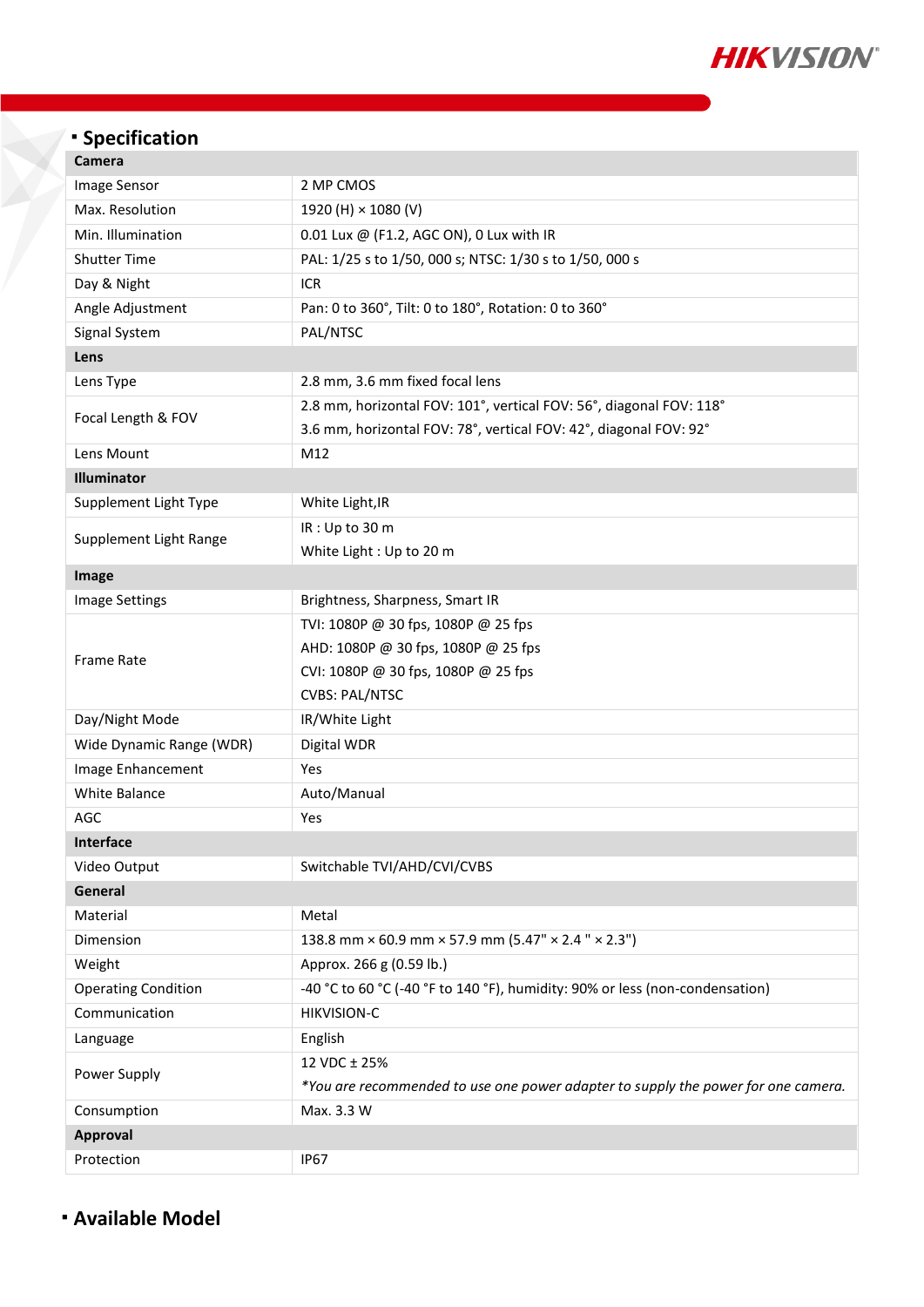

DS-2CE16D0T-LFS

## **Dimension**







- **Accessory**
- **Optional**